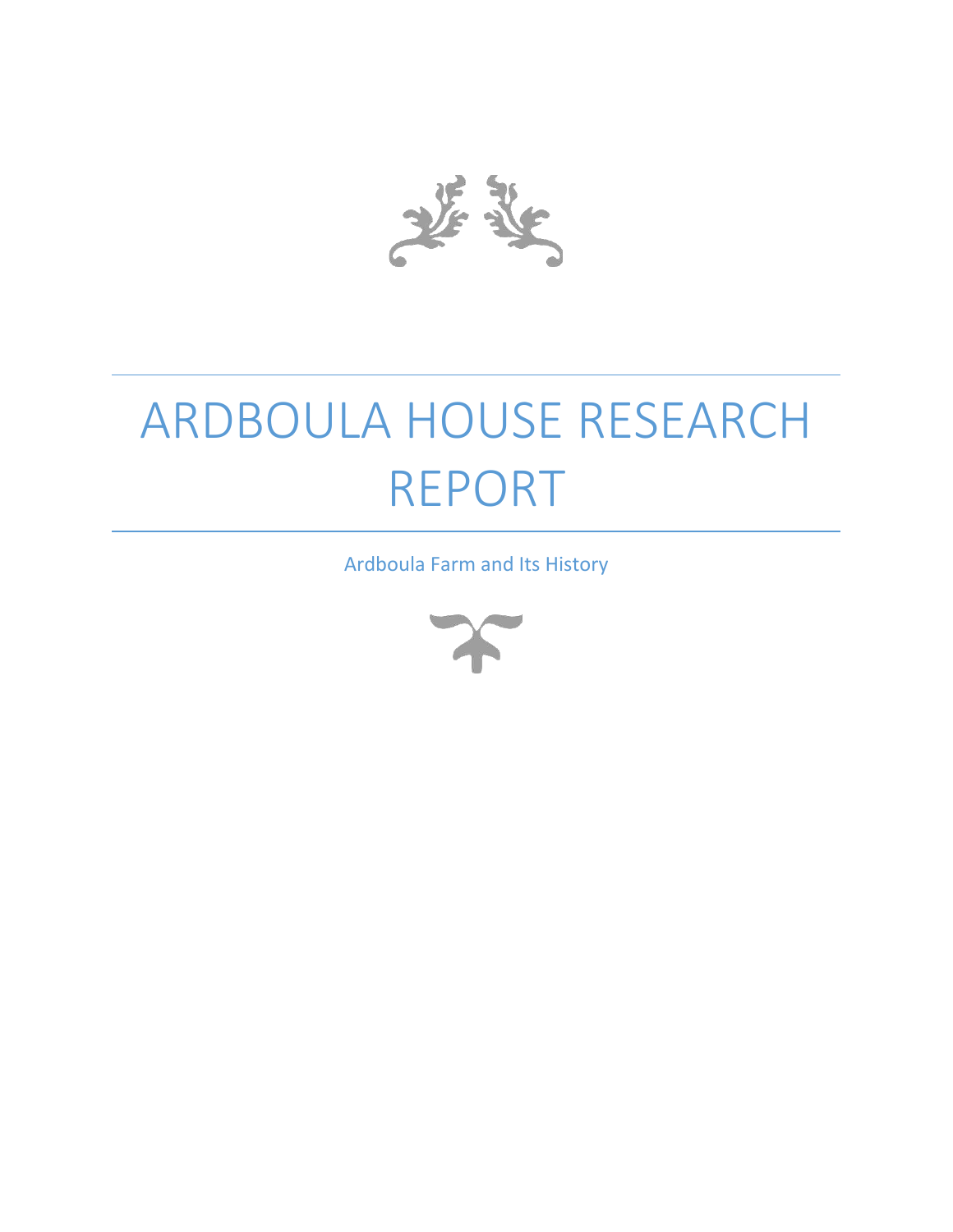**Ardboula House** was believed to have been built sometime in the eighteenth century by James Molony of Kiltannon who occupied the lands and property surrounding it. During the nineteenth century, the Kiltannon Molonys were one of the largest landlords in the civil parish of Tulla, owning at one time over 10,000 acres. The family had acquired the Kiltannon Estate in 1702 and they later purchased further lands in order to expand and increase the value of the estate during their time at Kiltannon in the nineteenth century. A branch of the family had owned Ardboula previously but had been forced to sell it due to financial constraints in the mid-eighteenth century. However, in or about January 1773, James Molony's grandfather was referred to as the lessee of Ardboula in a deed of transfer from The O'Callaghan of Maryfort to himself for lands at Ardboula, part of Kildonalballagh, an old name used to describe a substantial part of the northern area of Tulla parish. The lease description of Ardboula was as follows:

*All that and those of the Town and lands of Kiltannon being one quarter of a plough land one cartron and onehalf in Offagh commonly known by the name of Lissernan and Erribal three cartons in Cuildonalballagh otherwise Killdonalballagh commonly known by the name Ardbouly"*[1](#page-1-0)

Today, Kildonalballagh encompasses the area of Nutgrove (probably Nutgrove Cottage), Eyrehill, Drumullan, Ardboula, Cloonaleary, Poulaforia, Kilduff townlands (Lower, Middle and Upper), Derryulk townlands (Lower, Middle and Upper), the Gurteen townlands (Gurteenaneelig and Gurteenaguppogue) and Balloughtra.

Kildonalballagh is an old Gaelic name translated to "the wood by Donal's road" or "the track by Donal's wood". It was referred to as part of the "Termon of Tulla" in the Black Book of St. Mochulla which has been lost but gave a detailed account of St. Mochulla and the area of Tulla. These lands had been given to the Church in or about 1397 A.D. according to the above account. The present area of Ardboula was also included in the lands of Kildonalballagh, (also known as Drumcaha which translates to "the hill of the battle").<sup>[2](#page-1-1)</sup> Ardboula has an interesting history with a certain amount of legend to it. There was some reference to a famous battle having been fought on the lands in the  $6<sup>th</sup>$  century by the Tuatha de Danaan. In addition, there is some local folklore that claims that in the last century, firearms and ammunion were buried on the lands within the townland, which today are divided and known as Ardbouley Upper and Ardbouley Lower. The term "Termon" refers to church lands or lands that may have had some affiliation with a religious house. It would seem that with a holy well and a burial ground (known as a cillín) situate within its borders,

<span id="page-1-0"></span><sup>1</sup>Molony, Charles. *The Molony Family*, (Chichester: the author), 1971, p. 84. Accessed through National Library of Ireland, November 2015.

<span id="page-1-1"></span><sup>2</sup>Westropp, T. J. (1908). Types of the Ring-Forts and Similar Structures Remaining in Eastern Clare (Quin, Tulla, and Bodyke). *Proceedings of the Royal Irish Academy. Section C: Archaeology, Celtic Studies, History, Linguistics, Literature*, *27*, 371–400. Retrieved from http://www.jstor.org.proxy.lib.ul.ie/stable/25502769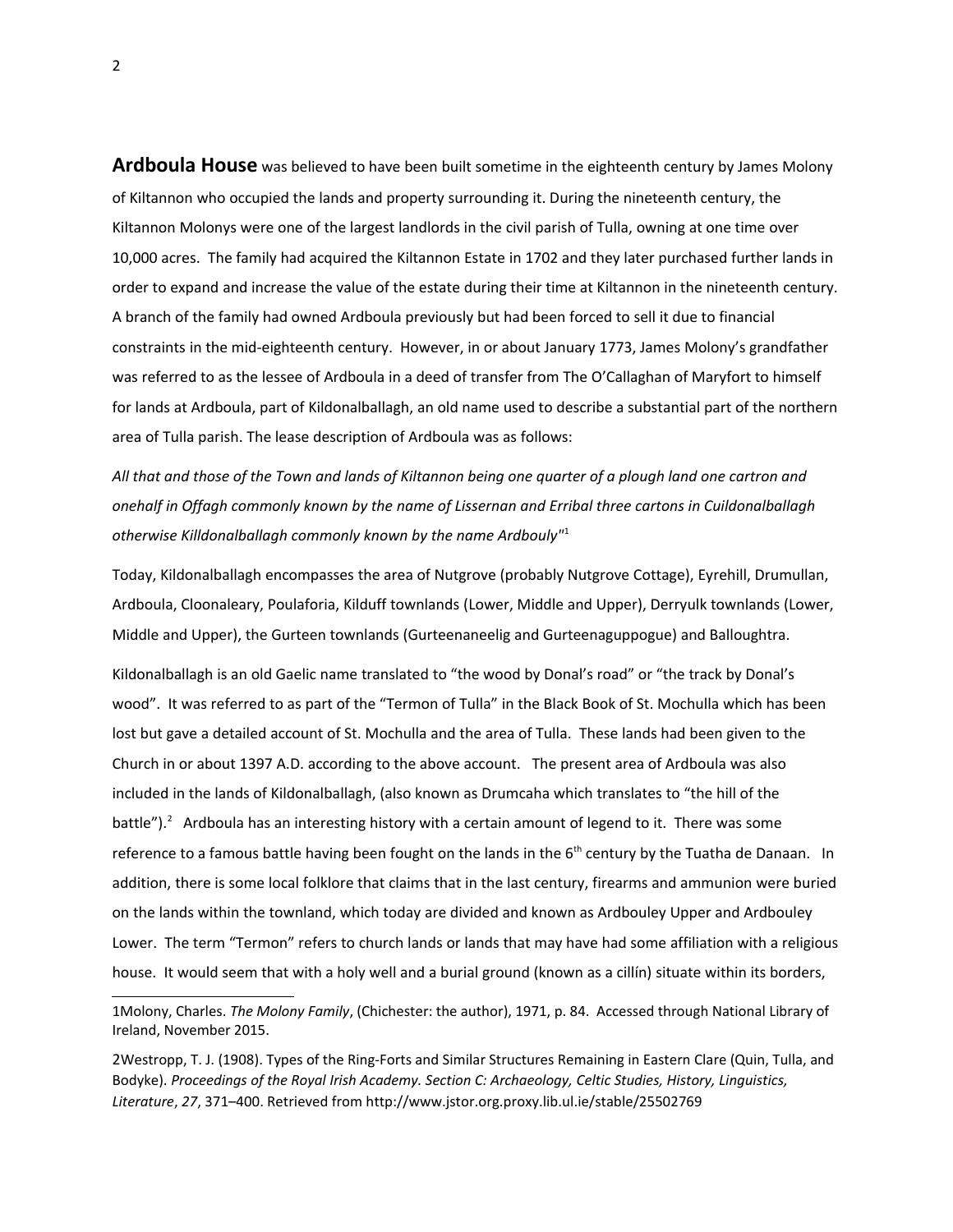the townland of Ardboula Lower may have had some religious significance attached to it. Traditionally areas with both of these antiquities would have been seen as revered or an area of some religious importance. Hence, the ancient name of "Kildonalballagh" and "Drumcaha" may attest to this.

Ardboula was advertised for lease in 1805.<sup>[3](#page-2-0)</sup> The property was described as "Ardboule and Derulk, containing Arable and Pasture, Improvable Mountain". The area to be let was approximate 258 acres, and it was stated within the advertisement that the owner was encouraging "small resident farmers to build comfortable farm houses and farm yards for such." It was shortly after this advertisement that James Pepper came to Ardboula to rent some of those lands. It is possible that a house was already upon the lands, but this is not certain.

In the Tithe Applotment Book of 1824, John Pepper was listed as occupying the house and farming thirty acres out of the seventy acres that were allotted to the property.<sup>[4](#page-2-1)</sup> The other occupiers of Ardboula Farm were Michael Digedan and Martin Jones who each leased smaller portions. John Pepper was one of a number of Protestant farmer families who had been invited to Tulla by James Molony as had other families namely the Robbs, Angus', Macreas, Murdocks, Sinclairs, and Dodds in order to improve the class of farming and to increase the Protestant population.[5](#page-2-2)

It would appear that Ardboula House was the main residence in the Ardboula area and John Pepper was the land agent and main tenant. This is further borne out by the Primary Valuation of Ireland (Griffith's Valuation) which was published for County Clare in 1855. The purpose of the Primary Valuation was to list and value every field in the country in order to charge a rate or tax to each occupier on that field. Several notebooks contained information about the names of the townlands as well as the main tenants who resided therein. The books were known as Names Books and Ardboula was listed as being situated in the north portion of the parish of Tulla, Barony of Tulla Upper, County of Clare where it lies about ¾ mile north of Cloondony (Cloondorney) Lough. John Pepper was the agent on the property who resided in the house and had a lease of one life or twenty-one years. He was listed as the Authority of the Townland and resident in Ardboula House. The townland was listed as cultivating potatoes, oats with water supplied from adjoining townlands (see Ardboula Upper). It was also listed as having a small burial ground for children and a holy well. In the Townland/Place Names Books, John Pepper was listed as James Molony's agent who had the task of collecting rents from his property at Ardboula.

<span id="page-2-0"></span><sup>3</sup>Ennis Chronicle & Clare Advertiser, 11 December 1805.

<span id="page-2-1"></span><sup>4</sup>Tithe Applotment Books, 1824-1837. Tulla Parish. [www.titheapplotmentbooks.nationalarchives.ie.](http://www.titheapplotmentbooks.nationalarchives.ie/) Accessed 6 June 2015.

<span id="page-2-2"></span><sup>5</sup>Molony Charles, *The Molony Family*, (Chichester: The author) p. 105.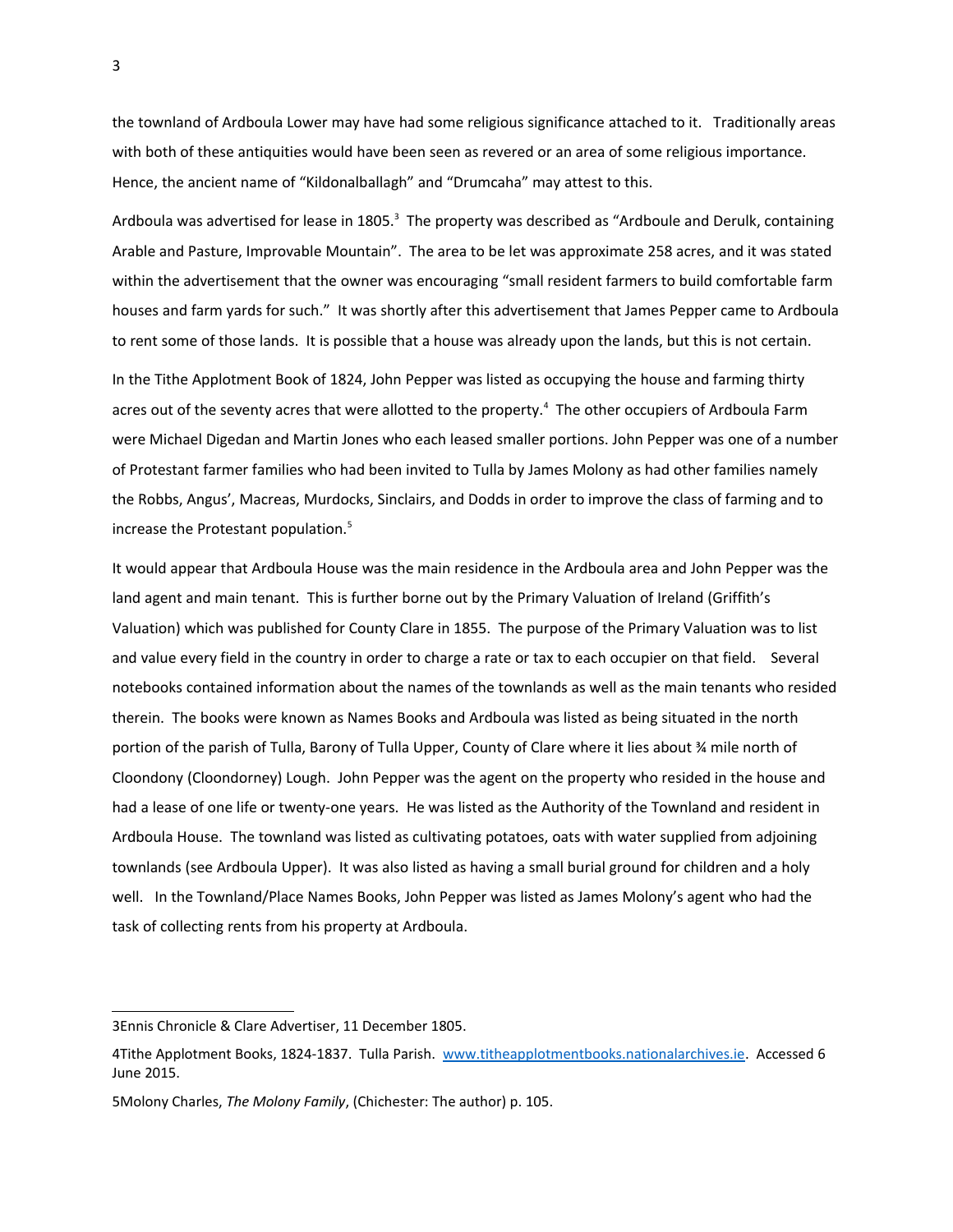The lands adjoining Ardboula Lower were those of Ardboula Upper. It is possible that these lands were one townland or area which was divided for some unknown reason. The lands of Ardboula Upper were different from that of its counterpart south of it in that they were let to four tenants who did not have leases but rented on a year-to-year basis from James Molony. The land agent for this townland was John Pepper, although he did not reside there or appear to have any lands within it. The listed authority was John Lynch, a tenant in the area who appeared to have resided near the Affick River which was noted for being the water source for this townland. This townland also produced potatoes and oats. The acreage of this townland was sixty-eight acres.<sup>[6](#page-3-0)</sup>

The House Books which were also part of the Primary Valuation and were enumerated in the years of 1853- 54 for County Clare. Ardboula House was noted within the book for Tulla Parish. John Pepper was again noted as the occupier with a house which was classed as 1B house with offices, a dairy, car house and old offices. The "1B" classification simply meant that the house was built with stone, brick or mortar and lime and was at least 25 years with some repair needed.<sup>[7](#page-3-1)</sup> The dimensions of the house were given as 37 feet long, 19.6 feet wide and 16 feet high. The height would indicate that the house was most likely a two-storey residence –which would confirm its current style. In addition, there was noted an office classed as 1C and being of the dimensions of 32 feet x 14 feet x 8 feet. Again, this was an indication of a single storey shed. The dairy and car house were classed as 1B and 1B+ respectively, and the dimensions for the dairy were 20 feet x 80 feet x 7 feet. The car house was 15 feet x 13 feet x 6.6 feet. The two old offices were noted as being added to the valuation in the amount of 3 shillings. They were not classed buildings.<sup>[8](#page-3-2)</sup> The 1C classification for the office was probably due to its age being more than 25 years old and in need of repair. However, this building would also have been built with either brick, stone, lime and mortar. The 1B & 1B+ classification for the dairy and car house respectively indicate that those two buildings were probably recently built and in good repair.<sup>[9](#page-3-3)</sup>

The house remained with approximately 54 acres until 1869 when George Pepper became its occupier. It appeared that John Pepper may have died shortly before this time and George Pepper inherited the property. In 1870, about a quarter acre of ground was transferred to Patrick McGrath, thus decreasing the Ardboula holding to 53.75 acres. William Mills Molony was noted as the lessor in fee due to the death of James Molony in 1874. In 1879, Margaret Pepper became the occupier of Ardboula. In 1896, the lands 6Griffith's Valuation. Name Books Microfilm. Accessed through Local Studies Centre, June 2015.

<span id="page-3-1"></span><span id="page-3-0"></span>[7http://timeline.ie/griffiths-valuation-house-books/.](http://timeline.ie/griffiths-valuation-house-books/) Accessed 27 February 2016.

<span id="page-3-2"></span>8Griffith's Valuation, House Books Microfilm Reel No. 5.0088 Tulla Parish. Accessed through the National Archives, Ireland 3 February 2016.

<span id="page-3-3"></span>[9http://timeline.ie/griffiths-valuation-house-books/.](http://timeline.ie/griffiths-valuation-house-books/) Accessed 27 February 2016.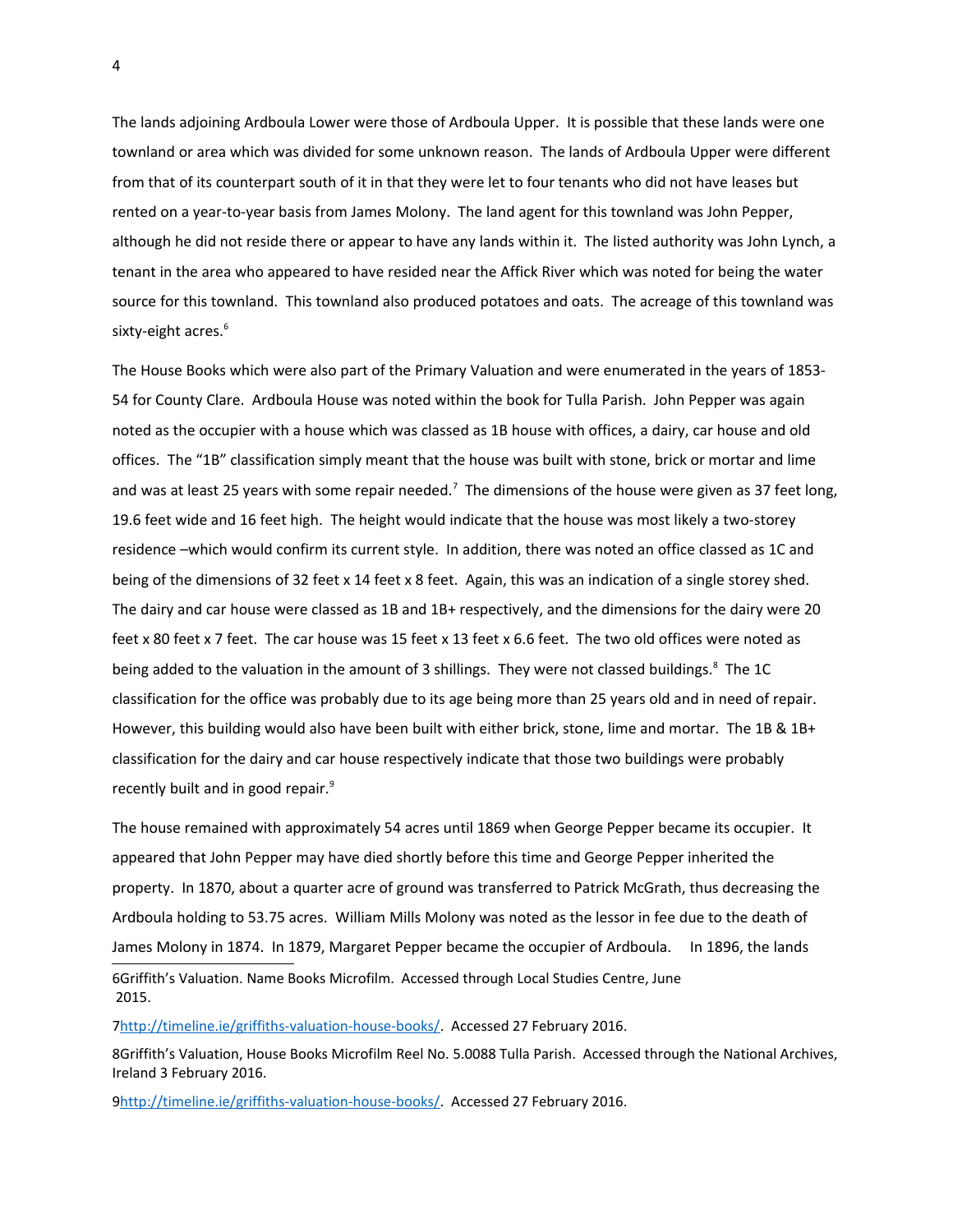were transferred from Margaret Pepper to James Vaughan where they remained in the Vaughan family until 1994 when William O'Brien became the registered owner.

Today, the house has been renovated by its current owners where it is used as a self-catering facility. Many of its original features have been brought back to life and organic gardens and pastoral scenery surround the farmhouse.

This concludes the Ardboula House Research Report.

Jane Halloran Ryan. Dalcassian Origins Family History and Genealogy Research.

APG Member



.

Affiliate AGI (formerly APGI) Member, Connecticut Society of Genealogists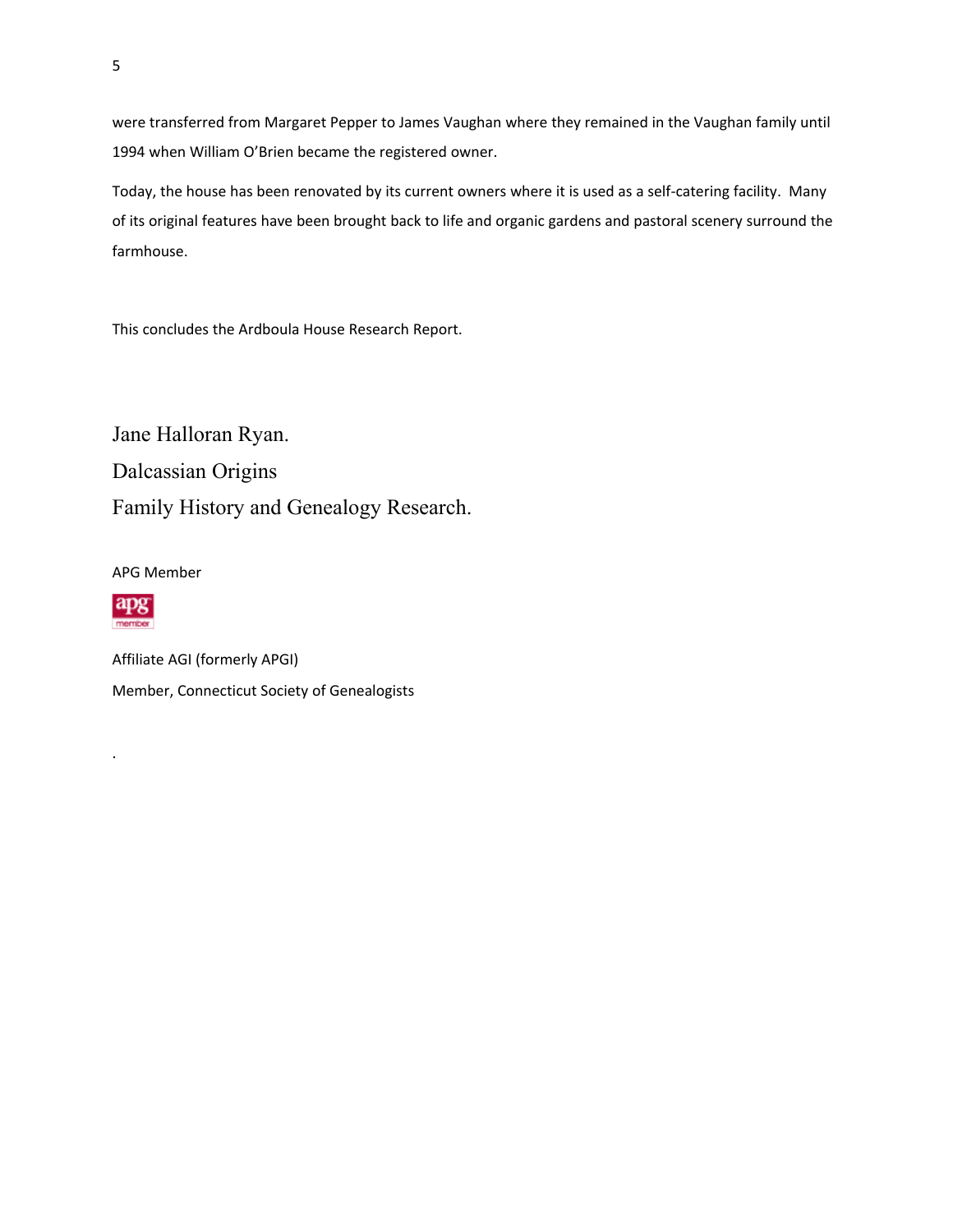

Back of Ardboula House before Renovation



Front of Ardboula House pre-renovation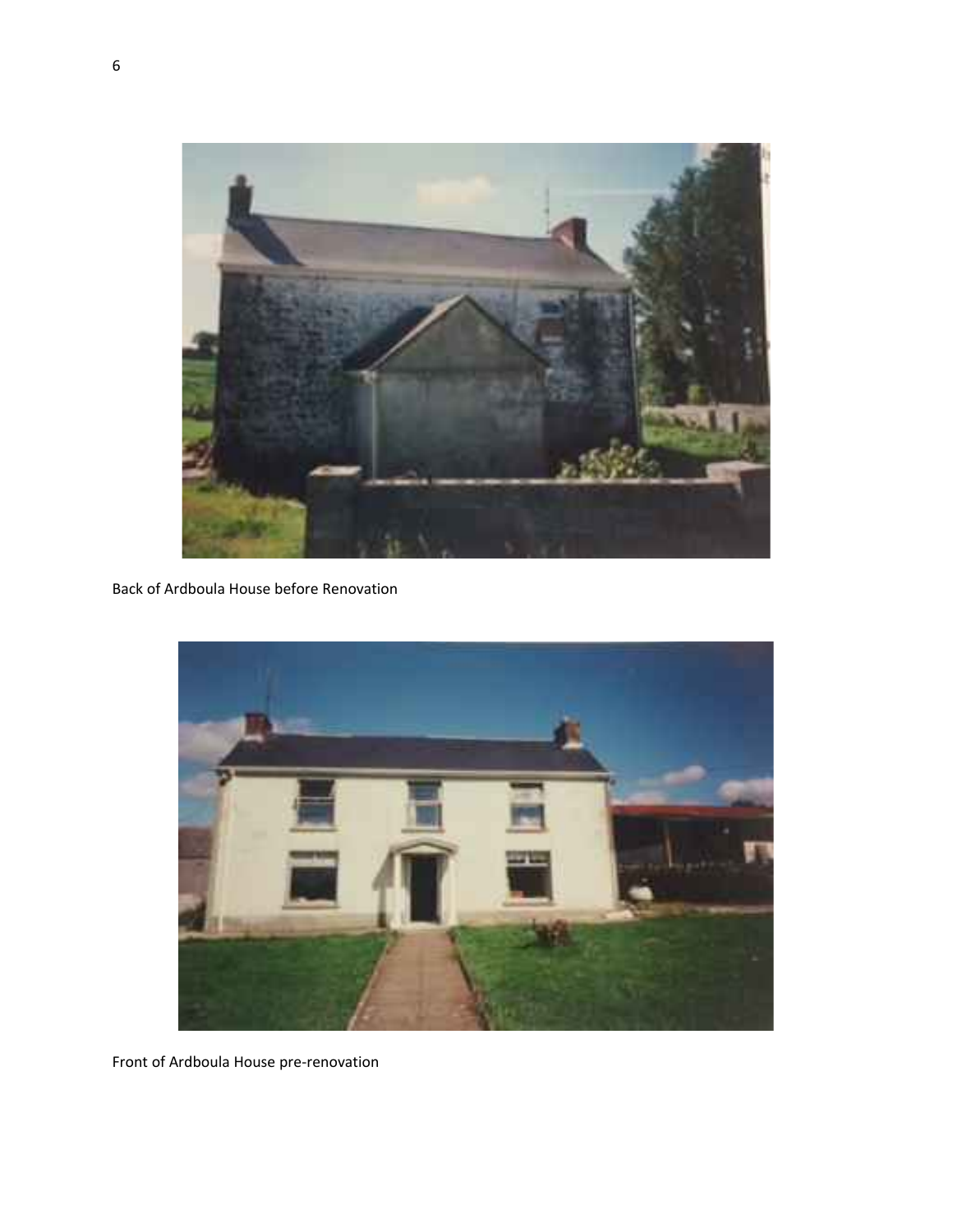

Ardboula House Side View pre-renovation

Photos courtesy of Ardboula Farmhouse.

## **LIST OF REPOSITORIES VISITED:**

- 1. National Archives of Ireland, Bishop Street, Dublin 8. 3 February 2016.
- 2. Valuation Office, Irish Life Centre, Abbey Street, Dublin 1. 3 February 2016.
- 3. Local Studies Centre, The Manse, Harmony Row, Ennis, Clare. June 2015 & December 2015.

## **DOCUMENTS ATTACHED TO THE REPORT**

- 1. Ennis Chronicle & Clare Advertiser, 11 December 1805.
- 2. Tithe Applotment Books, Tulla Parish p. Accessed through National Archives. [http://titheapplotmentbooks.nationalarchives.ie/search/tab/results.jsp?](http://titheapplotmentbooks.nationalarchives.ie/search/tab/results.jsp?surname=Pepper&firstname=&county=Clare&parish=&townland=&search=Search) [surname=Pepper&firstname=&county=Clare&parish=&townland=&search=Search.](http://titheapplotmentbooks.nationalarchives.ie/search/tab/results.jsp?surname=Pepper&firstname=&county=Clare&parish=&townland=&search=Search) 29 February 2016.
- 3. Griffith's Valuation, Tulla Parish, Townland of Ardbooley Lower p. 58.
- 4. OSI Map of Ardbooley Lower Townland. Accessed via OSI website on 29 February 2016.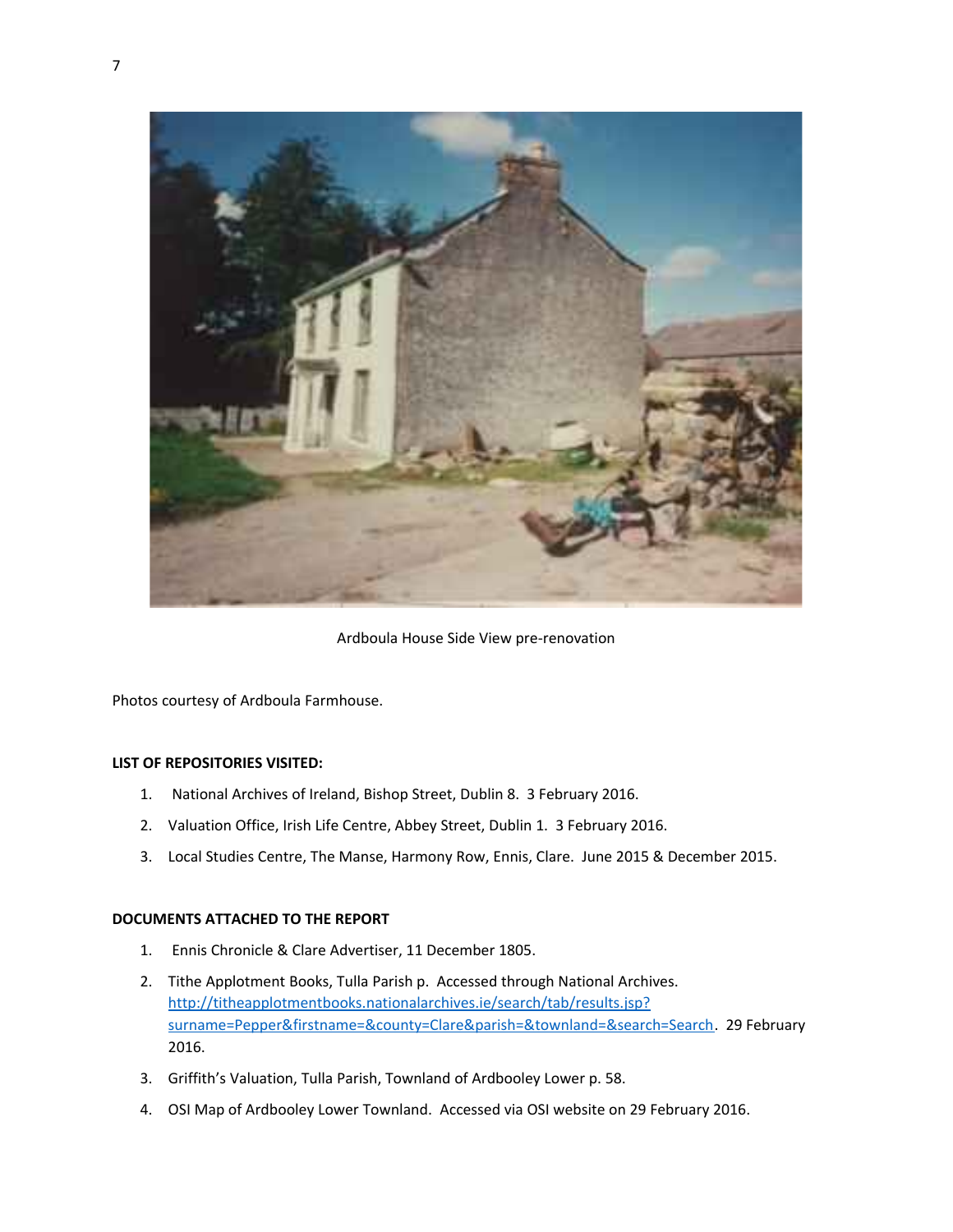

1. Highlighted Text showing Letting for Ardboula in *Ennis Chronicle & Clare Advertiser* 11 December 1805.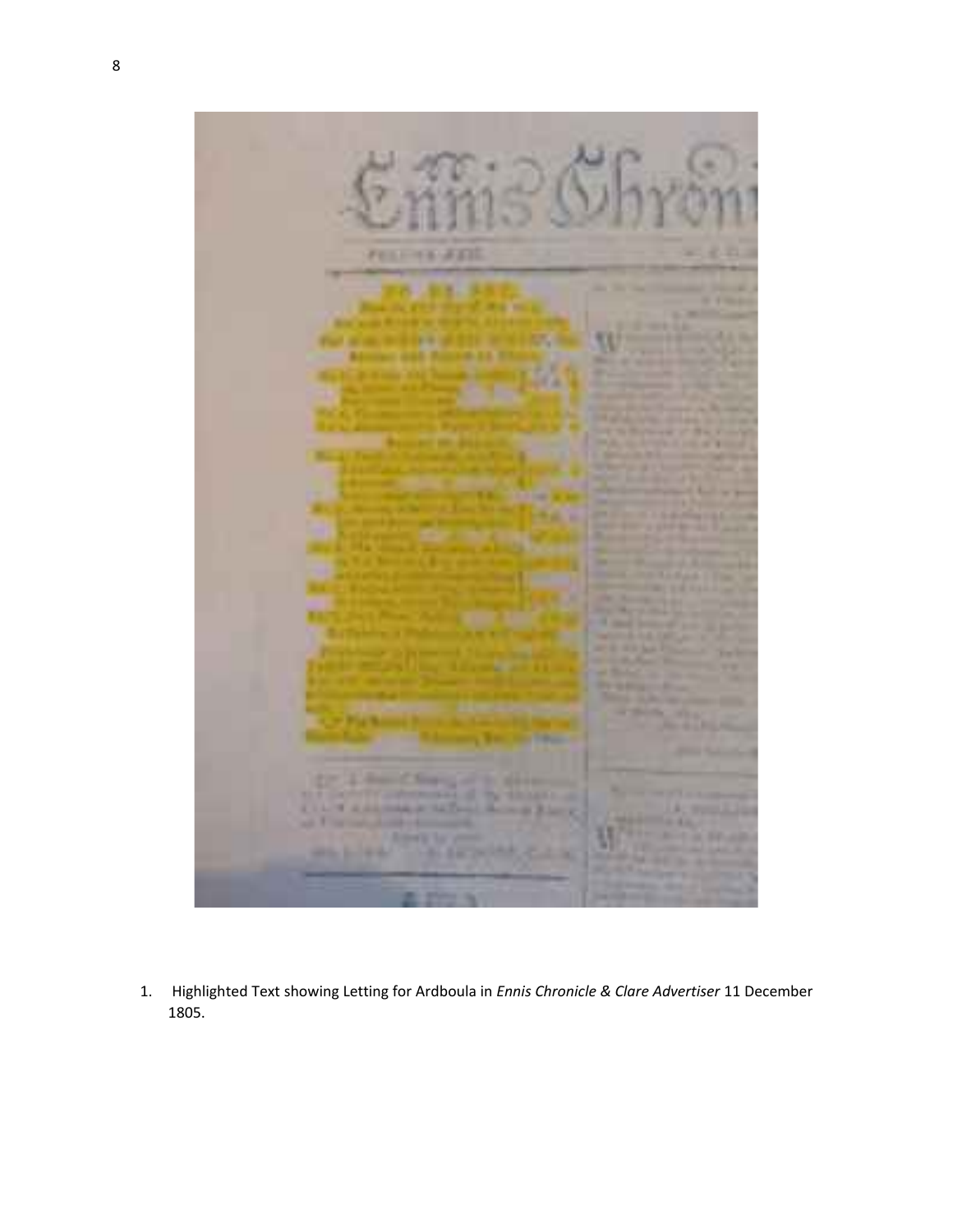|                  | The National Archives of Ireland              |                                                                                       |                |                                       |                          | ourcains | Tithe Applotment Books, 1823-37 |  |
|------------------|-----------------------------------------------|---------------------------------------------------------------------------------------|----------------|---------------------------------------|--------------------------|----------|---------------------------------|--|
| <b>GENEALOGY</b> |                                               |                                                                                       | Search<br>Home | <b>Browse</b><br><b>How to Search</b> | <b>About the Records</b> |          |                                 |  |
|                  | CE                                            |                                                                                       |                |                                       |                          |          |                                 |  |
|                  | Home / Search the Tithe Applotment Books /    |                                                                                       |                |                                       |                          |          |                                 |  |
|                  |                                               |                                                                                       |                |                                       |                          |          |                                 |  |
|                  | Search results: Displaying results 1 - 3 of 3 |                                                                                       |                |                                       |                          |          |                                 |  |
|                  |                                               | Sort by: Relevance / Surname / Forename / Townland or City / Parish / County / Year / |                |                                       |                          |          |                                 |  |
| <b>Surname</b>   | Forename                                      | <b>Townland/Street</b>                                                                | Parish         | County                                | Year                     |          |                                 |  |
| Pepper           | Jas                                           | Tulla Town                                                                            | Tulla          | Clare                                 | 1826                     |          |                                 |  |
| Pepper           | $J_{\rm HO}$                                  | Kildonalcallagh                                                                       | Tulla          | Clare                                 | 1826                     |          |                                 |  |

|                                           | To good 2 Dunling 3 Quality       |                                                                                                                                                                     |                                                                                                                                    |  |
|-------------------------------------------|-----------------------------------|---------------------------------------------------------------------------------------------------------------------------------------------------------------------|------------------------------------------------------------------------------------------------------------------------------------|--|
| Journ Land Throws Compions AQOA Q O A Q   |                                   |                                                                                                                                                                     | We artly Total Rebend al Stilles of Total at Samment<br>at 5 % 30 Tumber When the factory & Smoont<br>A Q & A Q & L S & L & L & 30 |  |
|                                           |                                   |                                                                                                                                                                     |                                                                                                                                    |  |
| Sildenalez  Boorford, 74009200790         |                                   | 0 0 0 0 265 0 0 9 22 2 16 5 11 5 72                                                                                                                                 |                                                                                                                                    |  |
| = ballagh School . " Cepper That had a 80 |                                   |                                                                                                                                                                     |                                                                                                                                    |  |
|                                           | Mich Degition da 0 500 100        |                                                                                                                                                                     |                                                                                                                                    |  |
|                                           | Mail fones noo 500 100            |                                                                                                                                                                     |                                                                                                                                    |  |
| about Ridupon Carry 000 1200 1 2          |                                   | $0$ 000 $\theta$ 20 " 11 /2 " 3 /02 " 15 6 420                                                                                                                      |                                                                                                                                    |  |
|                                           | Mich: Canny 0.0 01200. 1. 2       | 0 00 0 19 2 0 0 11 72 " 3 102 " 15 6                                                                                                                                |                                                                                                                                    |  |
|                                           |                                   | 200000320.53.19.70                                                                                                                                                  |                                                                                                                                    |  |
| 1. His Carry 800 500 33                   |                                   |                                                                                                                                                                     |                                                                                                                                    |  |
|                                           | .  Clancy 000 500 33              | 20 00 0 8 3 20 , 5 3 , 1 9 , 7 0                                                                                                                                    |                                                                                                                                    |  |
| Fici Dudice 00042030                      |                                   | $20$ 000 7 2 20 , 46 , 16 , 60                                                                                                                                      |                                                                                                                                    |  |
|                                           |                                   | $\begin{array}{cccccccccccccc} 20 & 0 & 0 & 0 & 7 & 2 & 20 & 4 & 6 & 6 & 7 & 6 & 6 & 0 \\ 32 & 0 & 0 & 0 & 72 & 2 & 32 & 7 & 8 & 8 & 2 & 5 & 6 & 9 & 8 \end{array}$ |                                                                                                                                    |  |
| Mixing tich Courage 0 0 520 10            |                                   |                                                                                                                                                                     |                                                                                                                                    |  |
|                                           | Dan. Section 000020 10            | 32000R222172.727                                                                                                                                                    |                                                                                                                                    |  |
|                                           |                                   | 000020, 4 px 1 1 2 6 6                                                                                                                                              |                                                                                                                                    |  |
|                                           | $T''$ Breen, 0 00 400 42          |                                                                                                                                                                     |                                                                                                                                    |  |
|                                           | That Counghand " 630 100          | $0$ 0 c 0 16 3 0 1 9 54, 3 14 1 12 y                                                                                                                                |                                                                                                                                    |  |
|                                           | Much Cominghand 0 0 6 3 0 10 0    | $0$ do $0$ dh $3$ d a $9$ 54 a $313$ c 12 $7$ 430                                                                                                                   |                                                                                                                                    |  |
| Willip ho Toyou 000/200 140               |                                   |                                                                                                                                                                     |                                                                                                                                    |  |
|                                           |                                   | $\frac{0}{0}$ 17 0 0 13 0 0 1 3 5% 1 6 9% 1 7 3 50 days of                                                                                                          |                                                                                                                                    |  |
|                                           | ellech? Dealey 00 1 1 0 0 5 0.    |                                                                                                                                                                     |                                                                                                                                    |  |
|                                           | don't . Indiana 000 10050         | 0 0 0 0 6 0 0 0 3 24 " 1 0 3 - 4 3 3                                                                                                                                |                                                                                                                                    |  |
|                                           | Cancel cars 90 0 0 193 2 0 198 3: | 24 27 0 0 509 / 2415 19 10 5 6 7221 6 52 50 3 Montano                                                                                                               |                                                                                                                                    |  |
|                                           |                                   |                                                                                                                                                                     |                                                                                                                                    |  |
|                                           |                                   |                                                                                                                                                                     |                                                                                                                                    |  |
|                                           |                                   |                                                                                                                                                                     |                                                                                                                                    |  |
|                                           |                                   |                                                                                                                                                                     |                                                                                                                                    |  |
|                                           |                                   |                                                                                                                                                                     |                                                                                                                                    |  |

2. Tithe Applotment Book for Kildonalballagh, Ardboule showing John Pepper as occupier.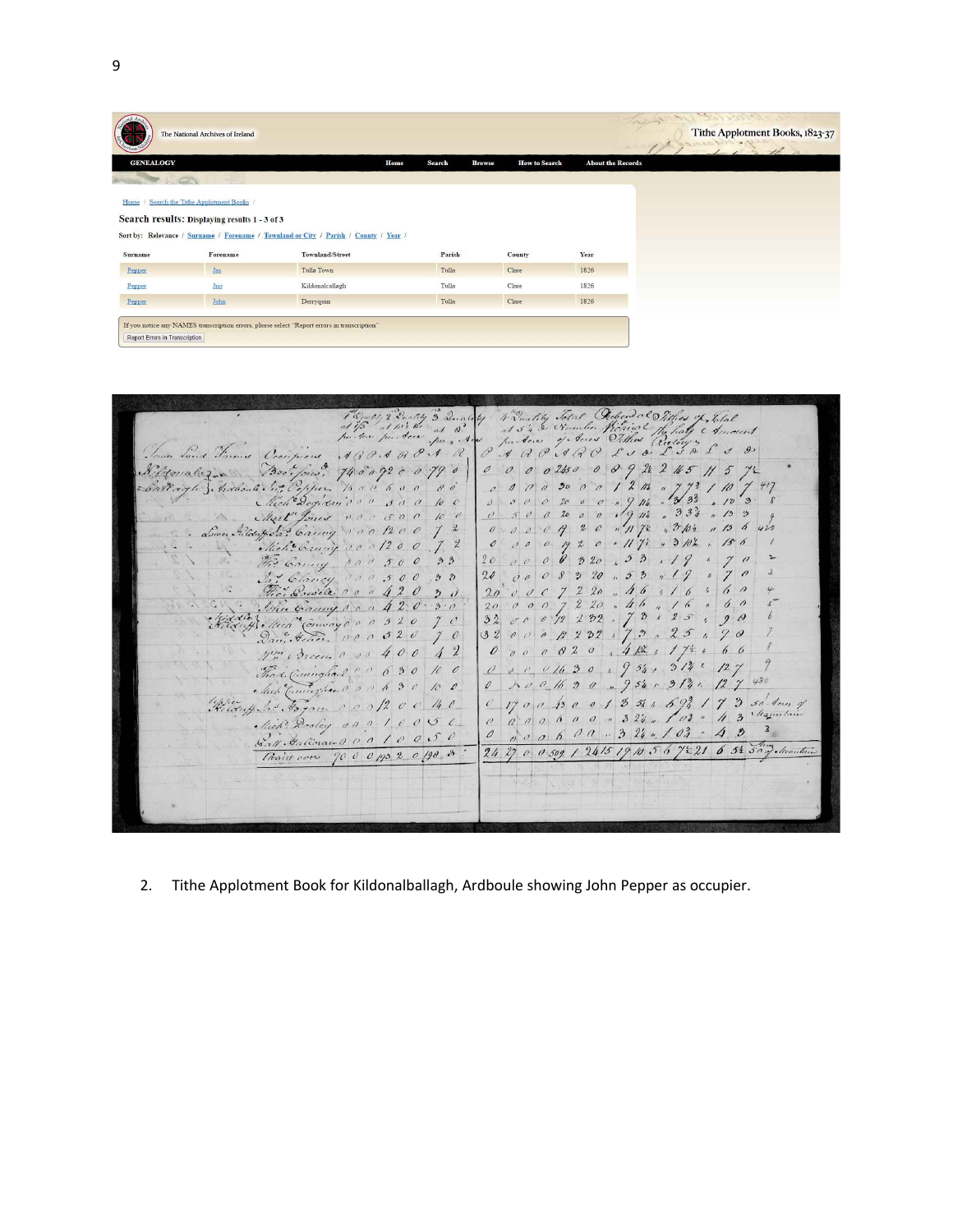| Rateable Annual Valuation.<br>of Reference to<br>Description of Tenement.<br>Valuation<br>of Ratesble<br>Immediate Lessors.<br>Towniands and Occupiers.<br>Land.<br>Buildings<br>Property.<br>AFFICK-continued.<br>훀<br>d.<br>E. P.<br>×.<br>e<br>匠<br>$\cdot$<br>£<br>z.<br>đ.<br>10<br>3 <sub>17</sub><br>216<br>0<br>0<br>$-5$<br>3<br>$\pmb{o}$<br>$\bullet$<br>31 <sub>a</sub><br>$\boldsymbol{2}$<br>310<br>ø<br>10<br>0<br><b>John Corbett</b><br>Rev. Jas. William Rynd<br>House and land,<br>0<br>$-$ B<br>$0^{0.25}$<br>$\overline{\mathbf{2}}$<br>5<br>0<br>'n<br>5<br>$-$ c<br>3<br>230<br>Δ<br>10<br>0<br>John Flynu,<br>Henry Byrne,<br>House and land,<br>215<br>×1<br>0.10<br>0<br>0<br>5.0<br>$0$ 15<br>O<br>33<br>Martin Flanagan,<br>Same.<br>House and land.<br>1<br>o<br>-0<br>O<br>5<br>0<br>$\mathbf o$<br>5<br>$\boldsymbol{\theta}$<br>010<br>$\mathbf o$<br>James Meany,<br>Same.<br>a<br>House and land,<br>1<br>1<br>18<br>$\bf{0}$<br>0<br>0<br>5<br>0<br>012<br>-0<br>John Flynn,<br>Rev. Jas. William Rynd<br>a<br>Herd's ho., off., and ld.<br>88<br>ı<br>42<br>33<br>$\bf{u}$<br>0<br>010<br>$\bf o$<br>42 10<br>$\bf{0}$<br>₫)<br>42<br>3<br>18<br>15<br>$\bf{0}$<br>0<br>$\ddot{\mathbf{0}}$<br>010<br>2215<br>$-$ B<br>Patrick Kelly,<br>Same,<br>House, office, & land,<br>14<br>2<br>o<br>32<br>7<br>5<br>0<br>$\mathbf{I}$<br>5<br>$\mathbf{11}$<br>2<br>15<br>0<br>o<br>2<br>15<br>John Considinc.<br>Same,<br>$A \times B$<br>House, offices, and land<br>é.<br>16<br>$\bf o$<br>12<br>G<br>10<br>0<br>010<br>o<br>7<br>o<br>O.<br>Peter Murphy. .<br>Sanie,<br>House, offices, and land,<br>20<br>$2 - 30$<br>T<br>10<br>Ù<br>010.<br>O<br>o<br>8<br>Ő<br>Henry Spaight, .<br>In fee.<br>$\alpha$<br>Herd'sho, hos., off., & ld.<br>145<br>120<br>88<br>$\sigma$<br>o<br>20<br>o<br>0<br>90<br>0<br>Martin Donohoe,<br>John Halloran, .<br>c<br>House,<br>$0 - 5$<br>0<br>5<br>0<br>0<br>James Ready.<br>Henry Spaight, .<br>House and land,<br>1<br>15<br>1<br>$\mathbf{0}$<br>o<br>o<br>$\theta$<br>ъ<br>۰<br>u<br>1<br>o<br>Anne Mulconry.<br>$A\alpha$<br>House, office, & land,<br>R<br>$\mathbf{0}$ .<br>O<br>Same,<br>0<br>5<br>$\bf{0}$<br>2<br>5<br>O<br>5<br>1 30<br>٠<br>b<br>Peter Donohoe<br>Honse, office, &land,<br>ï<br>5<br>o<br>0<br>5<br>0<br>1 10<br>0<br>John Hustings, .<br>Same.<br>$\alpha$<br>House, office, and land,<br>ı<br>L<br>$\mathbf{0}$<br>0<br>15<br>û<br>010.0<br>15<br>0<br>Thaddeus Murphy,<br>Same,<br>House and garden,<br>1<br>30<br>0<br>O.<br>5<br>0<br>o<br>5<br>$\bf{0}$<br>010<br>o<br>Total,<br>1679<br>015<br>T.<br>336<br>D.<br>17<br>$\mathbf{7}$<br>0<br>353 8<br>$\bf{0}$<br>ANNAGH.<br>(Ord. S. 27.)<br>ı<br>Michael Hogan,<br>James Maloney,<br>$\alpha$<br>House, offices, and land.<br>31<br>60<br>15<br>5.<br>$\bf{0}$<br>015<br>$\mathbf{0}$<br>16<br>$\bf{0}$<br>$\mathbf{0}$<br>ò<br>James Molony, .<br>In fee,<br>t at es<br>Land (plantation),<br>0<br>1<br>20<br>$\bf{u}$<br>$\ddot{\phantom{a}}$<br>$\mathbf{o}$<br>0<br>4<br>$\mathbf o$<br>James Molony, .<br>In fee,<br>Land (bog),<br>12<br>26<br>c<br>ū<br>$\mathbf 0$<br>Û<br>$\pmb{\sigma}$<br>o<br>Water (Cloondoorney<br>Lough),<br>17<br>o<br>-1<br>Total. .<br>75/<br>0.23<br>15 15<br>Ø<br>$0$ I5<br>$\bf{0}$<br>16 10 0<br><b>ARDBOOLY,LOWER</b><br>(Orl, S, 27)<br>1<br>John Pepper.<br>James Moloney,<br>Honse, offices, and land,<br>54<br>18<br>40<br>o<br>$\bf{0}$<br>3 10<br>$\bf{0}$<br>$-43$ 10<br>a<br>Total,<br>54<br>8<br>40<br>10<br>$\sqrt{0}$<br>310<br>o<br>43 10 0<br><b>ARDBOOLY, UPPER.</b><br>(Ord. S. 27.)<br>Michael Cunningham,<br>James Molony<br>$\alpha$<br>House and land,<br>10<br>3 31<br>415<br>$\bf{o}$<br>010<br>$\mathbf o$<br>ū<br>5 5<br>0<br>a<br>Michael Dooly, .<br>Same,<br>House, office, and land<br>14<br>234<br>8<br>5<br>$\bf{0}$<br>$010 -$<br>$\theta$<br>8 15<br>o<br>John Lillis,<br>Same,<br>$\alpha$<br>House and land,<br>0<br>12<br>ā<br>14<br>$\bf{0}$<br>0<br>$\mathbf{0}$<br>5<br>0<br>5<br>4<br>$\mathbf{o}$<br>4<br>a,<br>11<br>$\mathbf a$<br>8<br>John Baulton,<br>$-4$<br>5<br>0<br>o<br>5<br>Same,<br>0<br>Houses, offices, & Id.<br>$\overline{a}$<br>8 15<br>12<br>3 34<br>0<br>4<br>0<br>$\mathbf 0$<br>0<br>5<br>$\bf{0}$<br>Total,<br>68<br>.032<br>25<br>5<br>$\overline{\mathbf{0}}$<br>1 15<br>ŋ<br>$27^{\circ}0^{\circ}0$<br>BALLYBLOOD.<br>(Ord, S. 35.)<br>ı<br>a)<br>10<br>3 35<br>з<br>Thaddeus Byrne,<br>15<br>Col. George Wyndham, House, offices, &land,<br>o<br>$\mathbf{o}$ .<br>ı<br>o<br>0.1001001<br>8 10 0<br>030<br>б<br>-3<br>15<br>o<br>James Greene. .<br>a<br>Same,<br>House, offices, and land.<br>27<br>1 10<br>12<br>$\bf{0}$<br>o<br>1<br>5<br>0<br>13<br>5<br>$\bf{0}$<br>Patrick Halloran,<br>a<br>Same,<br>House, office, and land,<br>33<br>1 25<br>18<br>o<br>0<br>015.0<br>18 15<br>o<br>a<br>House, office, and land,<br>91<br>$\begin{array}{c} 2 & 34 \\ 3 & 80 \end{array}$<br>42<br>Daniel Reddan, .<br>10<br>0<br>212<br>Same,<br>$\bf{0}$<br>Land,<br>45<br>1<br>o<br>0<br>.3:<br>0<br>Thaddeus Stephens,<br>$\alpha$<br>Same,<br>House, office, and land,<br>25<br>320<br>14<br>$\mathbf{0}$ .<br>0<br>$015 - 0$<br>14 15<br>0<br>c<br>243<br>92<br>Anne Kenniry, .<br>10<br>$\mathbf{0}$<br>Same,<br>0<br>House, office, & land,<br>010<br>$\cdot$ 0<br>ø<br>ı<br>19<br>$\mathbf{a}$<br>n<br>5.<br>$\Omega$<br>10<br>1<br>10<br>19<br>Patrick Daly,<br>Same,<br>House, forge, and land,<br>$\alpha$<br>010<br>20<br>10<br>$\pmb{\mathfrak{g}}$<br>$\cdot$ 0<br>$\begin{smallmatrix} 0 & 10 \\ 0 & 5 \end{smallmatrix}$<br>10 10<br>$\bf{0}$<br>o<br>n<br>$\pmb{\alpha}$<br>Office and land,<br>$\frac{18}{78}$ : 2 20<br>Cornelius M'Grath,<br>$\frac{8}{43}$<br>5<br>0<br>Same,<br>$\begin{array}{c} 810.0 \\ 47.0 \\ 014.0 \\ 01.0 \end{array}$<br>$\bf{0}$<br>72<br>a<br>House, offices, and land.<br>$\pmb{\sigma}$<br>$\pmb{o}$<br>4<br>$\pmb{\sigma}$<br>0<br>Eryan Connell. .<br>326<br>Same,<br>-<br>Land,<br>$\frac{1}{0}$<br>035<br>1014<br>$\bf{0}$<br>John James Connell.<br>đ<br>$\frac{1}{13}$<br>$\frac{1}{15}$<br>$\frac{1}{15}$<br>$\frac{1}{15}$<br>Same.<br>Land,<br>0.25<br>0<br>${\bf 1}$<br>$\mathbf 0$<br>Matthew M'Grath.<br>$\alpha$<br>Same,<br>House, office, and land,<br>$10^{12}$ 0<br> 815<br>- 0<br>015<br>910 <sub>z</sub> 0<br>$\cdot$ 0<br>×<br>Land,<br>7<br>3 <sub>5</sub><br>$\begin{array}{cc} 4 & 5 \\ 0 & 15 \end{array}$<br>$\mathbf{0}$<br>House, office, and land,<br>$\alpha$<br>$\vec{\mathbf{0}}$<br>ı<br>0,20<br>B.<br>$\boldsymbol{0}$<br>0<br>Margaret M'Grath,<br>Same,<br>Land,<br>0<br>0<br>0<br>5<br>335<br><b>GSS</b><br>$\begin{smallmatrix}0\0\0\end{smallmatrix}$<br>715<br>$\mathbf 0$<br>$\tilde{\mathbf{r}}^{\mathbf{a}}$<br>÷<br>Land,<br>$\vec{V}$<br>r<br>š<br>1 10<br>ï<br>Land (reclaimed bog).<br>B.<br>2 10<br>$\mathbf{0}$ |                           | <b>PARISH OF TULLA</b> |  |  |              |
|----------------------------------------------------------------------------------------------------------------------------------------------------------------------------------------------------------------------------------------------------------------------------------------------------------------------------------------------------------------------------------------------------------------------------------------------------------------------------------------------------------------------------------------------------------------------------------------------------------------------------------------------------------------------------------------------------------------------------------------------------------------------------------------------------------------------------------------------------------------------------------------------------------------------------------------------------------------------------------------------------------------------------------------------------------------------------------------------------------------------------------------------------------------------------------------------------------------------------------------------------------------------------------------------------------------------------------------------------------------------------------------------------------------------------------------------------------------------------------------------------------------------------------------------------------------------------------------------------------------------------------------------------------------------------------------------------------------------------------------------------------------------------------------------------------------------------------------------------------------------------------------------------------------------------------------------------------------------------------------------------------------------------------------------------------------------------------------------------------------------------------------------------------------------------------------------------------------------------------------------------------------------------------------------------------------------------------------------------------------------------------------------------------------------------------------------------------------------------------------------------------------------------------------------------------------------------------------------------------------------------------------------------------------------------------------------------------------------------------------------------------------------------------------------------------------------------------------------------------------------------------------------------------------------------------------------------------------------------------------------------------------------------------------------------------------------------------------------------------------------------------------------------------------------------------------------------------------------------------------------------------------------------------------------------------------------------------------------------------------------------------------------------------------------------------------------------------------------------------------------------------------------------------------------------------------------------------------------------------------------------------------------------------------------------------------------------------------------------------------------------------------------------------------------------------------------------------------------------------------------------------------------------------------------------------------------------------------------------------------------------------------------------------------------------------------------------------------------------------------------------------------------------------------------------------------------------------------------------------------------------------------------------------------------------------------------------------------------------------------------------------------------------------------------------------------------------------------------------------------------------------------------------------------------------------------------------------------------------------------------------------------------------------------------------------------------------------------------------------------------------------------------------------------------------------------------------------------------------------------------------------------------------------------------------------------------------------------------------------------------------------------------------------------------------------------------------------------------------------------------------------------------------------------------------------------------------------------------------------------------------------------------------------------------------------------------------------------------------------------------------------------------------------------------------------------------------------------------------------------------------------------------------------------------------------------------------------------------------------------------------------------------------------------------------------------------------------------------------------------------------------------------------------------------------------------------------------------------------------------------------------------------------------------------------------------------------------------------------------------------------------------------------------------------------------------------------------------------------------------------------------------------------------------------------------------------------------------------------------------------------------------------------------------------------------------------------------------------------------------------------------------------------------------------------------------------------------------------------------------------------------------------------------------------------------------------------------------------------------------------------------------------------------------------------------------------------------------------------------------------------------------------------------------------------------------------------------------------------------------------------------|---------------------------|------------------------|--|--|--------------|
|                                                                                                                                                                                                                                                                                                                                                                                                                                                                                                                                                                                                                                                                                                                                                                                                                                                                                                                                                                                                                                                                                                                                                                                                                                                                                                                                                                                                                                                                                                                                                                                                                                                                                                                                                                                                                                                                                                                                                                                                                                                                                                                                                                                                                                                                                                                                                                                                                                                                                                                                                                                                                                                                                                                                                                                                                                                                                                                                                                                                                                                                                                                                                                                                                                                                                                                                                                                                                                                                                                                                                                                                                                                                                                                                                                                                                                                                                                                                                                                                                                                                                                                                                                                                                                                                                                                                                                                                                                                                                                                                                                                                                                                                                                                                                                                                                                                                                                                                                                                                                                                                                                                                                                                                                                                                                                                                                                                                                                                                                                                                                                                                                                                                                                                                                                                                                                                                                                                                                                                                                                                                                                                                                                                                                                                                                                                                                                                                                                                                                                                                                                                                                                                                                                                                                                                                                                                                                  | Names.<br>No. and Letters |                        |  |  | Total Annoal |
|                                                                                                                                                                                                                                                                                                                                                                                                                                                                                                                                                                                                                                                                                                                                                                                                                                                                                                                                                                                                                                                                                                                                                                                                                                                                                                                                                                                                                                                                                                                                                                                                                                                                                                                                                                                                                                                                                                                                                                                                                                                                                                                                                                                                                                                                                                                                                                                                                                                                                                                                                                                                                                                                                                                                                                                                                                                                                                                                                                                                                                                                                                                                                                                                                                                                                                                                                                                                                                                                                                                                                                                                                                                                                                                                                                                                                                                                                                                                                                                                                                                                                                                                                                                                                                                                                                                                                                                                                                                                                                                                                                                                                                                                                                                                                                                                                                                                                                                                                                                                                                                                                                                                                                                                                                                                                                                                                                                                                                                                                                                                                                                                                                                                                                                                                                                                                                                                                                                                                                                                                                                                                                                                                                                                                                                                                                                                                                                                                                                                                                                                                                                                                                                                                                                                                                                                                                                                                  |                           |                        |  |  |              |
|                                                                                                                                                                                                                                                                                                                                                                                                                                                                                                                                                                                                                                                                                                                                                                                                                                                                                                                                                                                                                                                                                                                                                                                                                                                                                                                                                                                                                                                                                                                                                                                                                                                                                                                                                                                                                                                                                                                                                                                                                                                                                                                                                                                                                                                                                                                                                                                                                                                                                                                                                                                                                                                                                                                                                                                                                                                                                                                                                                                                                                                                                                                                                                                                                                                                                                                                                                                                                                                                                                                                                                                                                                                                                                                                                                                                                                                                                                                                                                                                                                                                                                                                                                                                                                                                                                                                                                                                                                                                                                                                                                                                                                                                                                                                                                                                                                                                                                                                                                                                                                                                                                                                                                                                                                                                                                                                                                                                                                                                                                                                                                                                                                                                                                                                                                                                                                                                                                                                                                                                                                                                                                                                                                                                                                                                                                                                                                                                                                                                                                                                                                                                                                                                                                                                                                                                                                                                                  |                           |                        |  |  |              |
|                                                                                                                                                                                                                                                                                                                                                                                                                                                                                                                                                                                                                                                                                                                                                                                                                                                                                                                                                                                                                                                                                                                                                                                                                                                                                                                                                                                                                                                                                                                                                                                                                                                                                                                                                                                                                                                                                                                                                                                                                                                                                                                                                                                                                                                                                                                                                                                                                                                                                                                                                                                                                                                                                                                                                                                                                                                                                                                                                                                                                                                                                                                                                                                                                                                                                                                                                                                                                                                                                                                                                                                                                                                                                                                                                                                                                                                                                                                                                                                                                                                                                                                                                                                                                                                                                                                                                                                                                                                                                                                                                                                                                                                                                                                                                                                                                                                                                                                                                                                                                                                                                                                                                                                                                                                                                                                                                                                                                                                                                                                                                                                                                                                                                                                                                                                                                                                                                                                                                                                                                                                                                                                                                                                                                                                                                                                                                                                                                                                                                                                                                                                                                                                                                                                                                                                                                                                                                  | 30                        |                        |  |  |              |
|                                                                                                                                                                                                                                                                                                                                                                                                                                                                                                                                                                                                                                                                                                                                                                                                                                                                                                                                                                                                                                                                                                                                                                                                                                                                                                                                                                                                                                                                                                                                                                                                                                                                                                                                                                                                                                                                                                                                                                                                                                                                                                                                                                                                                                                                                                                                                                                                                                                                                                                                                                                                                                                                                                                                                                                                                                                                                                                                                                                                                                                                                                                                                                                                                                                                                                                                                                                                                                                                                                                                                                                                                                                                                                                                                                                                                                                                                                                                                                                                                                                                                                                                                                                                                                                                                                                                                                                                                                                                                                                                                                                                                                                                                                                                                                                                                                                                                                                                                                                                                                                                                                                                                                                                                                                                                                                                                                                                                                                                                                                                                                                                                                                                                                                                                                                                                                                                                                                                                                                                                                                                                                                                                                                                                                                                                                                                                                                                                                                                                                                                                                                                                                                                                                                                                                                                                                                                                  |                           |                        |  |  |              |
|                                                                                                                                                                                                                                                                                                                                                                                                                                                                                                                                                                                                                                                                                                                                                                                                                                                                                                                                                                                                                                                                                                                                                                                                                                                                                                                                                                                                                                                                                                                                                                                                                                                                                                                                                                                                                                                                                                                                                                                                                                                                                                                                                                                                                                                                                                                                                                                                                                                                                                                                                                                                                                                                                                                                                                                                                                                                                                                                                                                                                                                                                                                                                                                                                                                                                                                                                                                                                                                                                                                                                                                                                                                                                                                                                                                                                                                                                                                                                                                                                                                                                                                                                                                                                                                                                                                                                                                                                                                                                                                                                                                                                                                                                                                                                                                                                                                                                                                                                                                                                                                                                                                                                                                                                                                                                                                                                                                                                                                                                                                                                                                                                                                                                                                                                                                                                                                                                                                                                                                                                                                                                                                                                                                                                                                                                                                                                                                                                                                                                                                                                                                                                                                                                                                                                                                                                                                                                  | $3\overline{5}$           |                        |  |  |              |
|                                                                                                                                                                                                                                                                                                                                                                                                                                                                                                                                                                                                                                                                                                                                                                                                                                                                                                                                                                                                                                                                                                                                                                                                                                                                                                                                                                                                                                                                                                                                                                                                                                                                                                                                                                                                                                                                                                                                                                                                                                                                                                                                                                                                                                                                                                                                                                                                                                                                                                                                                                                                                                                                                                                                                                                                                                                                                                                                                                                                                                                                                                                                                                                                                                                                                                                                                                                                                                                                                                                                                                                                                                                                                                                                                                                                                                                                                                                                                                                                                                                                                                                                                                                                                                                                                                                                                                                                                                                                                                                                                                                                                                                                                                                                                                                                                                                                                                                                                                                                                                                                                                                                                                                                                                                                                                                                                                                                                                                                                                                                                                                                                                                                                                                                                                                                                                                                                                                                                                                                                                                                                                                                                                                                                                                                                                                                                                                                                                                                                                                                                                                                                                                                                                                                                                                                                                                                                  | 34<br>35                  |                        |  |  |              |
|                                                                                                                                                                                                                                                                                                                                                                                                                                                                                                                                                                                                                                                                                                                                                                                                                                                                                                                                                                                                                                                                                                                                                                                                                                                                                                                                                                                                                                                                                                                                                                                                                                                                                                                                                                                                                                                                                                                                                                                                                                                                                                                                                                                                                                                                                                                                                                                                                                                                                                                                                                                                                                                                                                                                                                                                                                                                                                                                                                                                                                                                                                                                                                                                                                                                                                                                                                                                                                                                                                                                                                                                                                                                                                                                                                                                                                                                                                                                                                                                                                                                                                                                                                                                                                                                                                                                                                                                                                                                                                                                                                                                                                                                                                                                                                                                                                                                                                                                                                                                                                                                                                                                                                                                                                                                                                                                                                                                                                                                                                                                                                                                                                                                                                                                                                                                                                                                                                                                                                                                                                                                                                                                                                                                                                                                                                                                                                                                                                                                                                                                                                                                                                                                                                                                                                                                                                                                                  | 36 A                      |                        |  |  |              |
|                                                                                                                                                                                                                                                                                                                                                                                                                                                                                                                                                                                                                                                                                                                                                                                                                                                                                                                                                                                                                                                                                                                                                                                                                                                                                                                                                                                                                                                                                                                                                                                                                                                                                                                                                                                                                                                                                                                                                                                                                                                                                                                                                                                                                                                                                                                                                                                                                                                                                                                                                                                                                                                                                                                                                                                                                                                                                                                                                                                                                                                                                                                                                                                                                                                                                                                                                                                                                                                                                                                                                                                                                                                                                                                                                                                                                                                                                                                                                                                                                                                                                                                                                                                                                                                                                                                                                                                                                                                                                                                                                                                                                                                                                                                                                                                                                                                                                                                                                                                                                                                                                                                                                                                                                                                                                                                                                                                                                                                                                                                                                                                                                                                                                                                                                                                                                                                                                                                                                                                                                                                                                                                                                                                                                                                                                                                                                                                                                                                                                                                                                                                                                                                                                                                                                                                                                                                                                  | 32<br>38                  |                        |  |  |              |
|                                                                                                                                                                                                                                                                                                                                                                                                                                                                                                                                                                                                                                                                                                                                                                                                                                                                                                                                                                                                                                                                                                                                                                                                                                                                                                                                                                                                                                                                                                                                                                                                                                                                                                                                                                                                                                                                                                                                                                                                                                                                                                                                                                                                                                                                                                                                                                                                                                                                                                                                                                                                                                                                                                                                                                                                                                                                                                                                                                                                                                                                                                                                                                                                                                                                                                                                                                                                                                                                                                                                                                                                                                                                                                                                                                                                                                                                                                                                                                                                                                                                                                                                                                                                                                                                                                                                                                                                                                                                                                                                                                                                                                                                                                                                                                                                                                                                                                                                                                                                                                                                                                                                                                                                                                                                                                                                                                                                                                                                                                                                                                                                                                                                                                                                                                                                                                                                                                                                                                                                                                                                                                                                                                                                                                                                                                                                                                                                                                                                                                                                                                                                                                                                                                                                                                                                                                                                                  | 391000<br>40              |                        |  |  |              |
|                                                                                                                                                                                                                                                                                                                                                                                                                                                                                                                                                                                                                                                                                                                                                                                                                                                                                                                                                                                                                                                                                                                                                                                                                                                                                                                                                                                                                                                                                                                                                                                                                                                                                                                                                                                                                                                                                                                                                                                                                                                                                                                                                                                                                                                                                                                                                                                                                                                                                                                                                                                                                                                                                                                                                                                                                                                                                                                                                                                                                                                                                                                                                                                                                                                                                                                                                                                                                                                                                                                                                                                                                                                                                                                                                                                                                                                                                                                                                                                                                                                                                                                                                                                                                                                                                                                                                                                                                                                                                                                                                                                                                                                                                                                                                                                                                                                                                                                                                                                                                                                                                                                                                                                                                                                                                                                                                                                                                                                                                                                                                                                                                                                                                                                                                                                                                                                                                                                                                                                                                                                                                                                                                                                                                                                                                                                                                                                                                                                                                                                                                                                                                                                                                                                                                                                                                                                                                  | Œ.                        |                        |  |  |              |
|                                                                                                                                                                                                                                                                                                                                                                                                                                                                                                                                                                                                                                                                                                                                                                                                                                                                                                                                                                                                                                                                                                                                                                                                                                                                                                                                                                                                                                                                                                                                                                                                                                                                                                                                                                                                                                                                                                                                                                                                                                                                                                                                                                                                                                                                                                                                                                                                                                                                                                                                                                                                                                                                                                                                                                                                                                                                                                                                                                                                                                                                                                                                                                                                                                                                                                                                                                                                                                                                                                                                                                                                                                                                                                                                                                                                                                                                                                                                                                                                                                                                                                                                                                                                                                                                                                                                                                                                                                                                                                                                                                                                                                                                                                                                                                                                                                                                                                                                                                                                                                                                                                                                                                                                                                                                                                                                                                                                                                                                                                                                                                                                                                                                                                                                                                                                                                                                                                                                                                                                                                                                                                                                                                                                                                                                                                                                                                                                                                                                                                                                                                                                                                                                                                                                                                                                                                                                                  | 12100                     |                        |  |  |              |
|                                                                                                                                                                                                                                                                                                                                                                                                                                                                                                                                                                                                                                                                                                                                                                                                                                                                                                                                                                                                                                                                                                                                                                                                                                                                                                                                                                                                                                                                                                                                                                                                                                                                                                                                                                                                                                                                                                                                                                                                                                                                                                                                                                                                                                                                                                                                                                                                                                                                                                                                                                                                                                                                                                                                                                                                                                                                                                                                                                                                                                                                                                                                                                                                                                                                                                                                                                                                                                                                                                                                                                                                                                                                                                                                                                                                                                                                                                                                                                                                                                                                                                                                                                                                                                                                                                                                                                                                                                                                                                                                                                                                                                                                                                                                                                                                                                                                                                                                                                                                                                                                                                                                                                                                                                                                                                                                                                                                                                                                                                                                                                                                                                                                                                                                                                                                                                                                                                                                                                                                                                                                                                                                                                                                                                                                                                                                                                                                                                                                                                                                                                                                                                                                                                                                                                                                                                                                                  | 43                        |                        |  |  |              |
|                                                                                                                                                                                                                                                                                                                                                                                                                                                                                                                                                                                                                                                                                                                                                                                                                                                                                                                                                                                                                                                                                                                                                                                                                                                                                                                                                                                                                                                                                                                                                                                                                                                                                                                                                                                                                                                                                                                                                                                                                                                                                                                                                                                                                                                                                                                                                                                                                                                                                                                                                                                                                                                                                                                                                                                                                                                                                                                                                                                                                                                                                                                                                                                                                                                                                                                                                                                                                                                                                                                                                                                                                                                                                                                                                                                                                                                                                                                                                                                                                                                                                                                                                                                                                                                                                                                                                                                                                                                                                                                                                                                                                                                                                                                                                                                                                                                                                                                                                                                                                                                                                                                                                                                                                                                                                                                                                                                                                                                                                                                                                                                                                                                                                                                                                                                                                                                                                                                                                                                                                                                                                                                                                                                                                                                                                                                                                                                                                                                                                                                                                                                                                                                                                                                                                                                                                                                                                  |                           |                        |  |  |              |
|                                                                                                                                                                                                                                                                                                                                                                                                                                                                                                                                                                                                                                                                                                                                                                                                                                                                                                                                                                                                                                                                                                                                                                                                                                                                                                                                                                                                                                                                                                                                                                                                                                                                                                                                                                                                                                                                                                                                                                                                                                                                                                                                                                                                                                                                                                                                                                                                                                                                                                                                                                                                                                                                                                                                                                                                                                                                                                                                                                                                                                                                                                                                                                                                                                                                                                                                                                                                                                                                                                                                                                                                                                                                                                                                                                                                                                                                                                                                                                                                                                                                                                                                                                                                                                                                                                                                                                                                                                                                                                                                                                                                                                                                                                                                                                                                                                                                                                                                                                                                                                                                                                                                                                                                                                                                                                                                                                                                                                                                                                                                                                                                                                                                                                                                                                                                                                                                                                                                                                                                                                                                                                                                                                                                                                                                                                                                                                                                                                                                                                                                                                                                                                                                                                                                                                                                                                                                                  |                           |                        |  |  |              |
|                                                                                                                                                                                                                                                                                                                                                                                                                                                                                                                                                                                                                                                                                                                                                                                                                                                                                                                                                                                                                                                                                                                                                                                                                                                                                                                                                                                                                                                                                                                                                                                                                                                                                                                                                                                                                                                                                                                                                                                                                                                                                                                                                                                                                                                                                                                                                                                                                                                                                                                                                                                                                                                                                                                                                                                                                                                                                                                                                                                                                                                                                                                                                                                                                                                                                                                                                                                                                                                                                                                                                                                                                                                                                                                                                                                                                                                                                                                                                                                                                                                                                                                                                                                                                                                                                                                                                                                                                                                                                                                                                                                                                                                                                                                                                                                                                                                                                                                                                                                                                                                                                                                                                                                                                                                                                                                                                                                                                                                                                                                                                                                                                                                                                                                                                                                                                                                                                                                                                                                                                                                                                                                                                                                                                                                                                                                                                                                                                                                                                                                                                                                                                                                                                                                                                                                                                                                                                  |                           |                        |  |  |              |
|                                                                                                                                                                                                                                                                                                                                                                                                                                                                                                                                                                                                                                                                                                                                                                                                                                                                                                                                                                                                                                                                                                                                                                                                                                                                                                                                                                                                                                                                                                                                                                                                                                                                                                                                                                                                                                                                                                                                                                                                                                                                                                                                                                                                                                                                                                                                                                                                                                                                                                                                                                                                                                                                                                                                                                                                                                                                                                                                                                                                                                                                                                                                                                                                                                                                                                                                                                                                                                                                                                                                                                                                                                                                                                                                                                                                                                                                                                                                                                                                                                                                                                                                                                                                                                                                                                                                                                                                                                                                                                                                                                                                                                                                                                                                                                                                                                                                                                                                                                                                                                                                                                                                                                                                                                                                                                                                                                                                                                                                                                                                                                                                                                                                                                                                                                                                                                                                                                                                                                                                                                                                                                                                                                                                                                                                                                                                                                                                                                                                                                                                                                                                                                                                                                                                                                                                                                                                                  |                           |                        |  |  |              |
|                                                                                                                                                                                                                                                                                                                                                                                                                                                                                                                                                                                                                                                                                                                                                                                                                                                                                                                                                                                                                                                                                                                                                                                                                                                                                                                                                                                                                                                                                                                                                                                                                                                                                                                                                                                                                                                                                                                                                                                                                                                                                                                                                                                                                                                                                                                                                                                                                                                                                                                                                                                                                                                                                                                                                                                                                                                                                                                                                                                                                                                                                                                                                                                                                                                                                                                                                                                                                                                                                                                                                                                                                                                                                                                                                                                                                                                                                                                                                                                                                                                                                                                                                                                                                                                                                                                                                                                                                                                                                                                                                                                                                                                                                                                                                                                                                                                                                                                                                                                                                                                                                                                                                                                                                                                                                                                                                                                                                                                                                                                                                                                                                                                                                                                                                                                                                                                                                                                                                                                                                                                                                                                                                                                                                                                                                                                                                                                                                                                                                                                                                                                                                                                                                                                                                                                                                                                                                  |                           |                        |  |  |              |
|                                                                                                                                                                                                                                                                                                                                                                                                                                                                                                                                                                                                                                                                                                                                                                                                                                                                                                                                                                                                                                                                                                                                                                                                                                                                                                                                                                                                                                                                                                                                                                                                                                                                                                                                                                                                                                                                                                                                                                                                                                                                                                                                                                                                                                                                                                                                                                                                                                                                                                                                                                                                                                                                                                                                                                                                                                                                                                                                                                                                                                                                                                                                                                                                                                                                                                                                                                                                                                                                                                                                                                                                                                                                                                                                                                                                                                                                                                                                                                                                                                                                                                                                                                                                                                                                                                                                                                                                                                                                                                                                                                                                                                                                                                                                                                                                                                                                                                                                                                                                                                                                                                                                                                                                                                                                                                                                                                                                                                                                                                                                                                                                                                                                                                                                                                                                                                                                                                                                                                                                                                                                                                                                                                                                                                                                                                                                                                                                                                                                                                                                                                                                                                                                                                                                                                                                                                                                                  |                           |                        |  |  |              |
|                                                                                                                                                                                                                                                                                                                                                                                                                                                                                                                                                                                                                                                                                                                                                                                                                                                                                                                                                                                                                                                                                                                                                                                                                                                                                                                                                                                                                                                                                                                                                                                                                                                                                                                                                                                                                                                                                                                                                                                                                                                                                                                                                                                                                                                                                                                                                                                                                                                                                                                                                                                                                                                                                                                                                                                                                                                                                                                                                                                                                                                                                                                                                                                                                                                                                                                                                                                                                                                                                                                                                                                                                                                                                                                                                                                                                                                                                                                                                                                                                                                                                                                                                                                                                                                                                                                                                                                                                                                                                                                                                                                                                                                                                                                                                                                                                                                                                                                                                                                                                                                                                                                                                                                                                                                                                                                                                                                                                                                                                                                                                                                                                                                                                                                                                                                                                                                                                                                                                                                                                                                                                                                                                                                                                                                                                                                                                                                                                                                                                                                                                                                                                                                                                                                                                                                                                                                                                  |                           |                        |  |  |              |
|                                                                                                                                                                                                                                                                                                                                                                                                                                                                                                                                                                                                                                                                                                                                                                                                                                                                                                                                                                                                                                                                                                                                                                                                                                                                                                                                                                                                                                                                                                                                                                                                                                                                                                                                                                                                                                                                                                                                                                                                                                                                                                                                                                                                                                                                                                                                                                                                                                                                                                                                                                                                                                                                                                                                                                                                                                                                                                                                                                                                                                                                                                                                                                                                                                                                                                                                                                                                                                                                                                                                                                                                                                                                                                                                                                                                                                                                                                                                                                                                                                                                                                                                                                                                                                                                                                                                                                                                                                                                                                                                                                                                                                                                                                                                                                                                                                                                                                                                                                                                                                                                                                                                                                                                                                                                                                                                                                                                                                                                                                                                                                                                                                                                                                                                                                                                                                                                                                                                                                                                                                                                                                                                                                                                                                                                                                                                                                                                                                                                                                                                                                                                                                                                                                                                                                                                                                                                                  |                           |                        |  |  |              |
|                                                                                                                                                                                                                                                                                                                                                                                                                                                                                                                                                                                                                                                                                                                                                                                                                                                                                                                                                                                                                                                                                                                                                                                                                                                                                                                                                                                                                                                                                                                                                                                                                                                                                                                                                                                                                                                                                                                                                                                                                                                                                                                                                                                                                                                                                                                                                                                                                                                                                                                                                                                                                                                                                                                                                                                                                                                                                                                                                                                                                                                                                                                                                                                                                                                                                                                                                                                                                                                                                                                                                                                                                                                                                                                                                                                                                                                                                                                                                                                                                                                                                                                                                                                                                                                                                                                                                                                                                                                                                                                                                                                                                                                                                                                                                                                                                                                                                                                                                                                                                                                                                                                                                                                                                                                                                                                                                                                                                                                                                                                                                                                                                                                                                                                                                                                                                                                                                                                                                                                                                                                                                                                                                                                                                                                                                                                                                                                                                                                                                                                                                                                                                                                                                                                                                                                                                                                                                  |                           |                        |  |  |              |
|                                                                                                                                                                                                                                                                                                                                                                                                                                                                                                                                                                                                                                                                                                                                                                                                                                                                                                                                                                                                                                                                                                                                                                                                                                                                                                                                                                                                                                                                                                                                                                                                                                                                                                                                                                                                                                                                                                                                                                                                                                                                                                                                                                                                                                                                                                                                                                                                                                                                                                                                                                                                                                                                                                                                                                                                                                                                                                                                                                                                                                                                                                                                                                                                                                                                                                                                                                                                                                                                                                                                                                                                                                                                                                                                                                                                                                                                                                                                                                                                                                                                                                                                                                                                                                                                                                                                                                                                                                                                                                                                                                                                                                                                                                                                                                                                                                                                                                                                                                                                                                                                                                                                                                                                                                                                                                                                                                                                                                                                                                                                                                                                                                                                                                                                                                                                                                                                                                                                                                                                                                                                                                                                                                                                                                                                                                                                                                                                                                                                                                                                                                                                                                                                                                                                                                                                                                                                                  | ı                         |                        |  |  |              |
|                                                                                                                                                                                                                                                                                                                                                                                                                                                                                                                                                                                                                                                                                                                                                                                                                                                                                                                                                                                                                                                                                                                                                                                                                                                                                                                                                                                                                                                                                                                                                                                                                                                                                                                                                                                                                                                                                                                                                                                                                                                                                                                                                                                                                                                                                                                                                                                                                                                                                                                                                                                                                                                                                                                                                                                                                                                                                                                                                                                                                                                                                                                                                                                                                                                                                                                                                                                                                                                                                                                                                                                                                                                                                                                                                                                                                                                                                                                                                                                                                                                                                                                                                                                                                                                                                                                                                                                                                                                                                                                                                                                                                                                                                                                                                                                                                                                                                                                                                                                                                                                                                                                                                                                                                                                                                                                                                                                                                                                                                                                                                                                                                                                                                                                                                                                                                                                                                                                                                                                                                                                                                                                                                                                                                                                                                                                                                                                                                                                                                                                                                                                                                                                                                                                                                                                                                                                                                  | s                         |                        |  |  |              |
|                                                                                                                                                                                                                                                                                                                                                                                                                                                                                                                                                                                                                                                                                                                                                                                                                                                                                                                                                                                                                                                                                                                                                                                                                                                                                                                                                                                                                                                                                                                                                                                                                                                                                                                                                                                                                                                                                                                                                                                                                                                                                                                                                                                                                                                                                                                                                                                                                                                                                                                                                                                                                                                                                                                                                                                                                                                                                                                                                                                                                                                                                                                                                                                                                                                                                                                                                                                                                                                                                                                                                                                                                                                                                                                                                                                                                                                                                                                                                                                                                                                                                                                                                                                                                                                                                                                                                                                                                                                                                                                                                                                                                                                                                                                                                                                                                                                                                                                                                                                                                                                                                                                                                                                                                                                                                                                                                                                                                                                                                                                                                                                                                                                                                                                                                                                                                                                                                                                                                                                                                                                                                                                                                                                                                                                                                                                                                                                                                                                                                                                                                                                                                                                                                                                                                                                                                                                                                  | 5                         |                        |  |  |              |
|                                                                                                                                                                                                                                                                                                                                                                                                                                                                                                                                                                                                                                                                                                                                                                                                                                                                                                                                                                                                                                                                                                                                                                                                                                                                                                                                                                                                                                                                                                                                                                                                                                                                                                                                                                                                                                                                                                                                                                                                                                                                                                                                                                                                                                                                                                                                                                                                                                                                                                                                                                                                                                                                                                                                                                                                                                                                                                                                                                                                                                                                                                                                                                                                                                                                                                                                                                                                                                                                                                                                                                                                                                                                                                                                                                                                                                                                                                                                                                                                                                                                                                                                                                                                                                                                                                                                                                                                                                                                                                                                                                                                                                                                                                                                                                                                                                                                                                                                                                                                                                                                                                                                                                                                                                                                                                                                                                                                                                                                                                                                                                                                                                                                                                                                                                                                                                                                                                                                                                                                                                                                                                                                                                                                                                                                                                                                                                                                                                                                                                                                                                                                                                                                                                                                                                                                                                                                                  |                           |                        |  |  |              |
|                                                                                                                                                                                                                                                                                                                                                                                                                                                                                                                                                                                                                                                                                                                                                                                                                                                                                                                                                                                                                                                                                                                                                                                                                                                                                                                                                                                                                                                                                                                                                                                                                                                                                                                                                                                                                                                                                                                                                                                                                                                                                                                                                                                                                                                                                                                                                                                                                                                                                                                                                                                                                                                                                                                                                                                                                                                                                                                                                                                                                                                                                                                                                                                                                                                                                                                                                                                                                                                                                                                                                                                                                                                                                                                                                                                                                                                                                                                                                                                                                                                                                                                                                                                                                                                                                                                                                                                                                                                                                                                                                                                                                                                                                                                                                                                                                                                                                                                                                                                                                                                                                                                                                                                                                                                                                                                                                                                                                                                                                                                                                                                                                                                                                                                                                                                                                                                                                                                                                                                                                                                                                                                                                                                                                                                                                                                                                                                                                                                                                                                                                                                                                                                                                                                                                                                                                                                                                  |                           |                        |  |  |              |
|                                                                                                                                                                                                                                                                                                                                                                                                                                                                                                                                                                                                                                                                                                                                                                                                                                                                                                                                                                                                                                                                                                                                                                                                                                                                                                                                                                                                                                                                                                                                                                                                                                                                                                                                                                                                                                                                                                                                                                                                                                                                                                                                                                                                                                                                                                                                                                                                                                                                                                                                                                                                                                                                                                                                                                                                                                                                                                                                                                                                                                                                                                                                                                                                                                                                                                                                                                                                                                                                                                                                                                                                                                                                                                                                                                                                                                                                                                                                                                                                                                                                                                                                                                                                                                                                                                                                                                                                                                                                                                                                                                                                                                                                                                                                                                                                                                                                                                                                                                                                                                                                                                                                                                                                                                                                                                                                                                                                                                                                                                                                                                                                                                                                                                                                                                                                                                                                                                                                                                                                                                                                                                                                                                                                                                                                                                                                                                                                                                                                                                                                                                                                                                                                                                                                                                                                                                                                                  |                           |                        |  |  |              |
|                                                                                                                                                                                                                                                                                                                                                                                                                                                                                                                                                                                                                                                                                                                                                                                                                                                                                                                                                                                                                                                                                                                                                                                                                                                                                                                                                                                                                                                                                                                                                                                                                                                                                                                                                                                                                                                                                                                                                                                                                                                                                                                                                                                                                                                                                                                                                                                                                                                                                                                                                                                                                                                                                                                                                                                                                                                                                                                                                                                                                                                                                                                                                                                                                                                                                                                                                                                                                                                                                                                                                                                                                                                                                                                                                                                                                                                                                                                                                                                                                                                                                                                                                                                                                                                                                                                                                                                                                                                                                                                                                                                                                                                                                                                                                                                                                                                                                                                                                                                                                                                                                                                                                                                                                                                                                                                                                                                                                                                                                                                                                                                                                                                                                                                                                                                                                                                                                                                                                                                                                                                                                                                                                                                                                                                                                                                                                                                                                                                                                                                                                                                                                                                                                                                                                                                                                                                                                  |                           |                        |  |  |              |
|                                                                                                                                                                                                                                                                                                                                                                                                                                                                                                                                                                                                                                                                                                                                                                                                                                                                                                                                                                                                                                                                                                                                                                                                                                                                                                                                                                                                                                                                                                                                                                                                                                                                                                                                                                                                                                                                                                                                                                                                                                                                                                                                                                                                                                                                                                                                                                                                                                                                                                                                                                                                                                                                                                                                                                                                                                                                                                                                                                                                                                                                                                                                                                                                                                                                                                                                                                                                                                                                                                                                                                                                                                                                                                                                                                                                                                                                                                                                                                                                                                                                                                                                                                                                                                                                                                                                                                                                                                                                                                                                                                                                                                                                                                                                                                                                                                                                                                                                                                                                                                                                                                                                                                                                                                                                                                                                                                                                                                                                                                                                                                                                                                                                                                                                                                                                                                                                                                                                                                                                                                                                                                                                                                                                                                                                                                                                                                                                                                                                                                                                                                                                                                                                                                                                                                                                                                                                                  |                           |                        |  |  |              |
|                                                                                                                                                                                                                                                                                                                                                                                                                                                                                                                                                                                                                                                                                                                                                                                                                                                                                                                                                                                                                                                                                                                                                                                                                                                                                                                                                                                                                                                                                                                                                                                                                                                                                                                                                                                                                                                                                                                                                                                                                                                                                                                                                                                                                                                                                                                                                                                                                                                                                                                                                                                                                                                                                                                                                                                                                                                                                                                                                                                                                                                                                                                                                                                                                                                                                                                                                                                                                                                                                                                                                                                                                                                                                                                                                                                                                                                                                                                                                                                                                                                                                                                                                                                                                                                                                                                                                                                                                                                                                                                                                                                                                                                                                                                                                                                                                                                                                                                                                                                                                                                                                                                                                                                                                                                                                                                                                                                                                                                                                                                                                                                                                                                                                                                                                                                                                                                                                                                                                                                                                                                                                                                                                                                                                                                                                                                                                                                                                                                                                                                                                                                                                                                                                                                                                                                                                                                                                  |                           |                        |  |  |              |
|                                                                                                                                                                                                                                                                                                                                                                                                                                                                                                                                                                                                                                                                                                                                                                                                                                                                                                                                                                                                                                                                                                                                                                                                                                                                                                                                                                                                                                                                                                                                                                                                                                                                                                                                                                                                                                                                                                                                                                                                                                                                                                                                                                                                                                                                                                                                                                                                                                                                                                                                                                                                                                                                                                                                                                                                                                                                                                                                                                                                                                                                                                                                                                                                                                                                                                                                                                                                                                                                                                                                                                                                                                                                                                                                                                                                                                                                                                                                                                                                                                                                                                                                                                                                                                                                                                                                                                                                                                                                                                                                                                                                                                                                                                                                                                                                                                                                                                                                                                                                                                                                                                                                                                                                                                                                                                                                                                                                                                                                                                                                                                                                                                                                                                                                                                                                                                                                                                                                                                                                                                                                                                                                                                                                                                                                                                                                                                                                                                                                                                                                                                                                                                                                                                                                                                                                                                                                                  |                           |                        |  |  |              |
|                                                                                                                                                                                                                                                                                                                                                                                                                                                                                                                                                                                                                                                                                                                                                                                                                                                                                                                                                                                                                                                                                                                                                                                                                                                                                                                                                                                                                                                                                                                                                                                                                                                                                                                                                                                                                                                                                                                                                                                                                                                                                                                                                                                                                                                                                                                                                                                                                                                                                                                                                                                                                                                                                                                                                                                                                                                                                                                                                                                                                                                                                                                                                                                                                                                                                                                                                                                                                                                                                                                                                                                                                                                                                                                                                                                                                                                                                                                                                                                                                                                                                                                                                                                                                                                                                                                                                                                                                                                                                                                                                                                                                                                                                                                                                                                                                                                                                                                                                                                                                                                                                                                                                                                                                                                                                                                                                                                                                                                                                                                                                                                                                                                                                                                                                                                                                                                                                                                                                                                                                                                                                                                                                                                                                                                                                                                                                                                                                                                                                                                                                                                                                                                                                                                                                                                                                                                                                  |                           |                        |  |  |              |
|                                                                                                                                                                                                                                                                                                                                                                                                                                                                                                                                                                                                                                                                                                                                                                                                                                                                                                                                                                                                                                                                                                                                                                                                                                                                                                                                                                                                                                                                                                                                                                                                                                                                                                                                                                                                                                                                                                                                                                                                                                                                                                                                                                                                                                                                                                                                                                                                                                                                                                                                                                                                                                                                                                                                                                                                                                                                                                                                                                                                                                                                                                                                                                                                                                                                                                                                                                                                                                                                                                                                                                                                                                                                                                                                                                                                                                                                                                                                                                                                                                                                                                                                                                                                                                                                                                                                                                                                                                                                                                                                                                                                                                                                                                                                                                                                                                                                                                                                                                                                                                                                                                                                                                                                                                                                                                                                                                                                                                                                                                                                                                                                                                                                                                                                                                                                                                                                                                                                                                                                                                                                                                                                                                                                                                                                                                                                                                                                                                                                                                                                                                                                                                                                                                                                                                                                                                                                                  |                           |                        |  |  |              |
|                                                                                                                                                                                                                                                                                                                                                                                                                                                                                                                                                                                                                                                                                                                                                                                                                                                                                                                                                                                                                                                                                                                                                                                                                                                                                                                                                                                                                                                                                                                                                                                                                                                                                                                                                                                                                                                                                                                                                                                                                                                                                                                                                                                                                                                                                                                                                                                                                                                                                                                                                                                                                                                                                                                                                                                                                                                                                                                                                                                                                                                                                                                                                                                                                                                                                                                                                                                                                                                                                                                                                                                                                                                                                                                                                                                                                                                                                                                                                                                                                                                                                                                                                                                                                                                                                                                                                                                                                                                                                                                                                                                                                                                                                                                                                                                                                                                                                                                                                                                                                                                                                                                                                                                                                                                                                                                                                                                                                                                                                                                                                                                                                                                                                                                                                                                                                                                                                                                                                                                                                                                                                                                                                                                                                                                                                                                                                                                                                                                                                                                                                                                                                                                                                                                                                                                                                                                                                  |                           |                        |  |  |              |
|                                                                                                                                                                                                                                                                                                                                                                                                                                                                                                                                                                                                                                                                                                                                                                                                                                                                                                                                                                                                                                                                                                                                                                                                                                                                                                                                                                                                                                                                                                                                                                                                                                                                                                                                                                                                                                                                                                                                                                                                                                                                                                                                                                                                                                                                                                                                                                                                                                                                                                                                                                                                                                                                                                                                                                                                                                                                                                                                                                                                                                                                                                                                                                                                                                                                                                                                                                                                                                                                                                                                                                                                                                                                                                                                                                                                                                                                                                                                                                                                                                                                                                                                                                                                                                                                                                                                                                                                                                                                                                                                                                                                                                                                                                                                                                                                                                                                                                                                                                                                                                                                                                                                                                                                                                                                                                                                                                                                                                                                                                                                                                                                                                                                                                                                                                                                                                                                                                                                                                                                                                                                                                                                                                                                                                                                                                                                                                                                                                                                                                                                                                                                                                                                                                                                                                                                                                                                                  |                           |                        |  |  |              |
|                                                                                                                                                                                                                                                                                                                                                                                                                                                                                                                                                                                                                                                                                                                                                                                                                                                                                                                                                                                                                                                                                                                                                                                                                                                                                                                                                                                                                                                                                                                                                                                                                                                                                                                                                                                                                                                                                                                                                                                                                                                                                                                                                                                                                                                                                                                                                                                                                                                                                                                                                                                                                                                                                                                                                                                                                                                                                                                                                                                                                                                                                                                                                                                                                                                                                                                                                                                                                                                                                                                                                                                                                                                                                                                                                                                                                                                                                                                                                                                                                                                                                                                                                                                                                                                                                                                                                                                                                                                                                                                                                                                                                                                                                                                                                                                                                                                                                                                                                                                                                                                                                                                                                                                                                                                                                                                                                                                                                                                                                                                                                                                                                                                                                                                                                                                                                                                                                                                                                                                                                                                                                                                                                                                                                                                                                                                                                                                                                                                                                                                                                                                                                                                                                                                                                                                                                                                                                  |                           |                        |  |  |              |

3. Primary Valuation of Ireland, Tulla Parish, Ardbooley Lower & Ardbooly Upper Townland p. 58. www.askaboutireland.com/griffith'svaluation